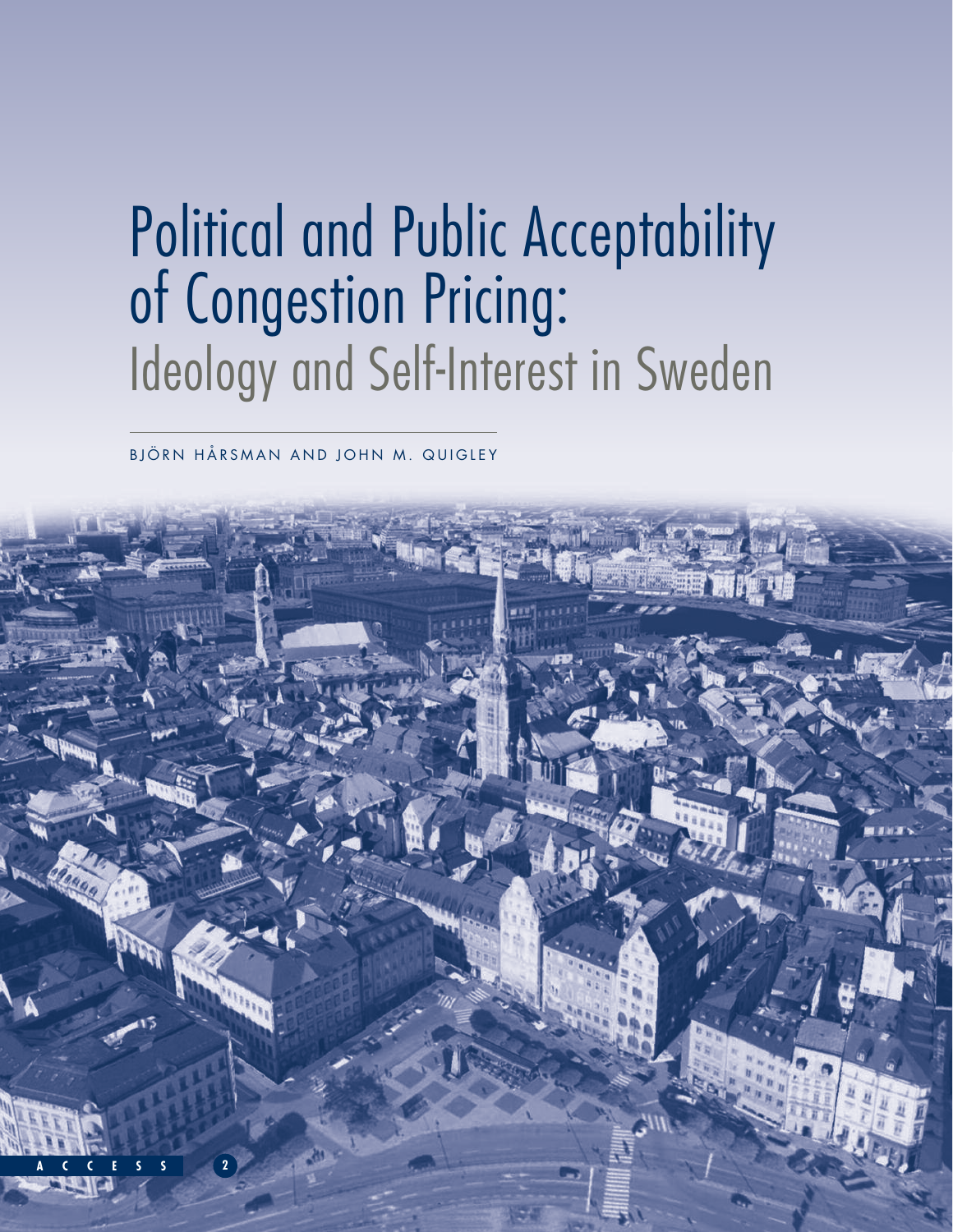T HIRTY-FIVE YEARS AGO, ECONOMIST JOHN KAIN PROPOSED SEVERAL simple pricing mechanisms for roadways that would "improve urban transportation at practically no cost." At about the same time, Nobel laureate William Vickrey championed a number of likeminded ideas, especially in New York City, that would reduce traffic congestion and improve the efficiency of the transport sector. Some of these proposals would also involve "practically no cost," even using the technology of the 1960s. For example, Vickrey proposed varying the tolls on New York's George Washington Bridge with the time of day, which would make rush-hour driving more expensive and reduce traffic congestion.

At first, only Singapore implemented this simple idea. In June 1975, in an attempt to reduce downtown congestion, Singapore introduced the world's first comprehensive road pricing program. The Area Licensing Scheme, as it was called, imposed a toll on vehicles entering a restricted zone near Singapore's central business district during business hours on workdays. Some fifteen years after the Singapore demonstration, the three largest cities in Norway—Bergen, Oslo, and Trondheim—introduced urban toll systems on circumferential roads. However, the rationale for these latter innovations was not to reduce congestion but rather to generate revenues for urban transport investments. In 2003, the City of London adopted a version of Singapore's Area Licensing Scheme specifically to help control downtown congestion.

The examples set by London, Singapore, and the Norwegian cities have stimulated discussions of congestion pricing among traffic engineers, planners, politicians, and administrators in many US and European cities. But elected officials in many cities have rejected proposals for road pricing for fear that they are politically infeasible. These fears seem to be justified by survey results from both Europe and the US. Well-known studies of citizen preferences observe that public and political acceptability is an important precondition for the successful implementation of road pricing, and that the political acceptability of road pricing is rather low.

The only city where congestion pricing has been adopted freely by a vote of the electorate is Stockholm. Shortly after the 2002 national elections in Sweden, the new national government resolved to sponsor a full-scale experiment with a system of congestion charges for the city of Stockholm. A pricing scheme for roadways would be combined with a short-term increase in the capacity of the public transportation system. The Parliament also decided that a referendum on the permanent implementation of the system of charges should be held in Stockholm after the trial period was over, in conjunction with the general election of September 2006. After a trial of almost seven months, the charging system was approved by a majority (52 percent) of the city's voters. The pricing scheme was re-introduced in August 2007, and has been in force continuously ever since. Stockholm thus represents the first time a congestion toll was imposed by a plebiscite.

Since it has been widely asserted that congestion tolls are politically unpopular, observing a popular vote on such tolls provides an opportunity to analyze the factors that influence public acceptance of priced roadways. The Stockholm case also provides an opportunity to observe how citizen voters make tradeoffs between the time and money costs of travel, and how these costs influence the willingness to impose a system of congestion tolls. ➢

*Björn Hårsman is Professor at the KTH Royal Institute of Technology, Division of Economics, in Stockholm, Sweden (bjorn.harsman@kth.se). John Quigley is the I. Donald Terner Distinguished Professor, and Professor of Economics, Public Policy and Business at the University of California, Berkeley (quigley@haas.berkeley.edu).*

The only city where congestion pricing has been adopted freely by a vote of the electorate is Stockholm.

> **3 A C C E S S N U M B E R 3 8 , S P R I N G 2 0 1 1**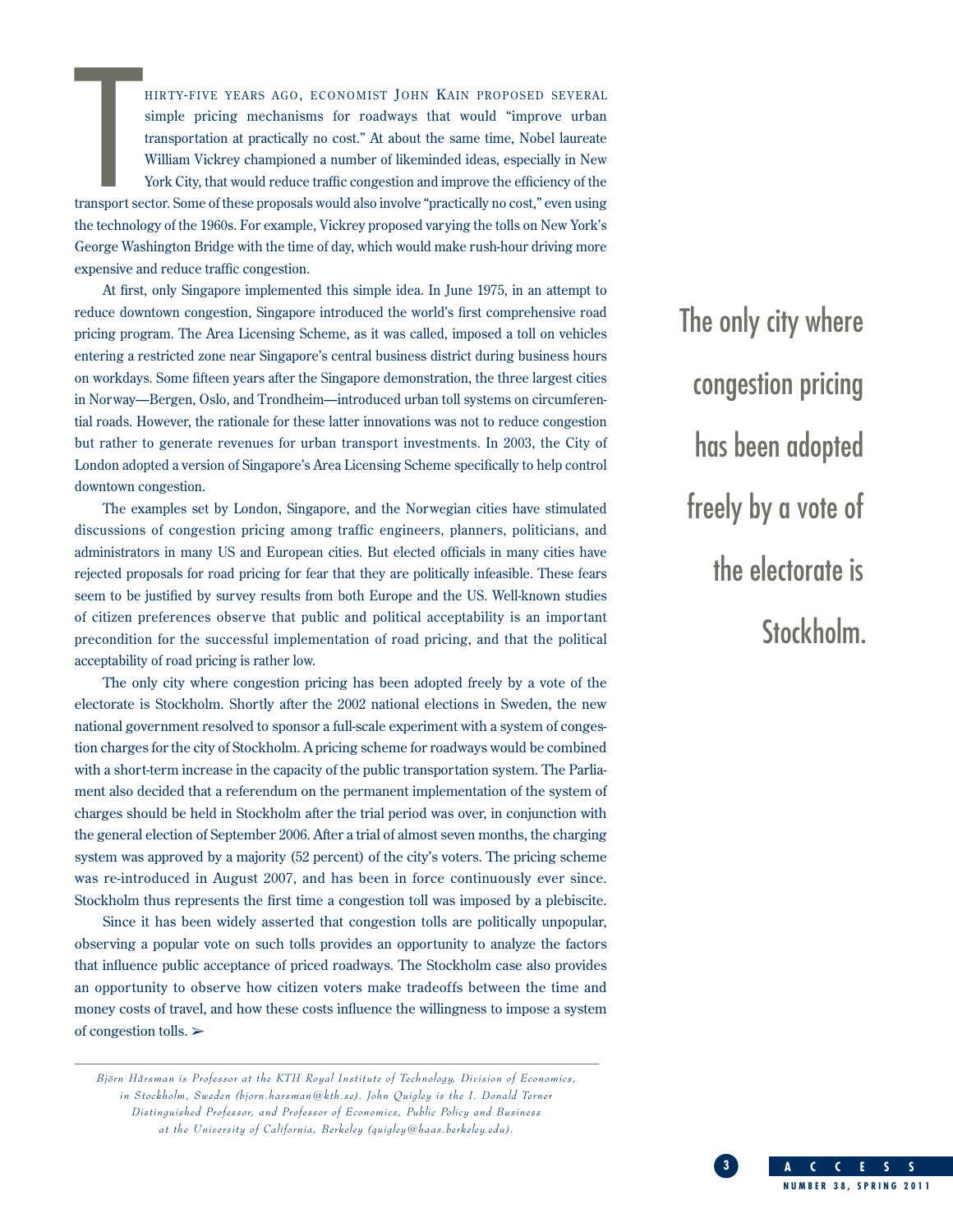

**A C C E S S 4**

# **THE CONGESTION CHARGE**

The system of congestion charges imposed in Stockholm during the first half of 2006 was quite simple. A cordon surrounding the inner city was established and 18 gantries monitored traffic flowing across the perimeter. Vehicles crossing the perimeter were assessed the congestion toll. Vehicles were identified either by transponders or by cameras that photographed license plates as they crossed the cordon. About 95 percent of charges were identified automatically, and bills were sent automatically to preregistered users. Figure 1 shows the inner parts of Stockholm and the perimeter of the toll zone, as well as the locations of the monitoring devices.

The charging system was also simple: 10 Swedish Crowns (SEK) were charged for off-peak travel across the cordon boundary in both directions, and up to 20 SEK were charged for peak-hour travel, with a maximum charge of 60 SEK to any user in a day (10 SEK is about \$1.50). Charges were not imposed in the evenings, on weekends, or on public holidays, and some vehicles were exempt from charges altogether (for example, taxis and emergency vehicles). Simplicity and ease of understanding were the main reasons for this choice of design.

## **THE POLITICS**

Activists and elected leaders had discussed congestion charging in Stockholm since the 1980s. Throughout, the discussion was characterized by strong differences among political parties as well as among politicians at both the national and local levels. The debate was also influenced by shifting political majorities and alliances, again both nationally and locally.

The 2002 congestion pricing initiative came about as a result of some of these shifting alliances, which resulted from the 2002 national elections. The Social Democrats had won a large plurality and formed a government, in part by attracting the support of the Environmentalist Party. In exchange for this support, the Social Democrats agreed to an experiment in congestion charging. Together, the Environmentalists and the national Social Democrats convinced the Stockholm Social Democrats (who had promised not to impose congestion pricing should they gain control of the city) to implement the experiment. On the other end of the political spectrum, after the 2002 election the opposition parties—the Christian Democrats, the Conservatives, the Liberals, and the Centre Party—formally decided to cooperate with one another. They proclaimed themselves the "Alliance," and during the run-up to the 2006 election presented a common platform on all major political issues, including opposition to the congestion charges.

The congestion pricing program put the Stockholm Social Democrats in a vulnerable position. Opinion polls taken before the election showed that the share of the adult population in the Stockholm Region supporting the congestion charge experiment had fallen significantly between 2004 and 2005. Ultimately, the confidence of the Social Democrats increased when the results from the last opinion poll undertaken *during* the trial were released; the share supporting the experiment increased to 54 percent.

The increased public support reported during the experiment turned out to be a good predictor of the referendum outcome: 52 percent of the electorate supported the charge. The victory for the congestion tolls did not, however, lead to more votes for the political parties advocating pricing. On the contrary, the general election in 2006 resulted in a clear victory for the parties opposing a system of tolls. The Alliance polled 54 percent of the vote, up from 48 percent in 2002.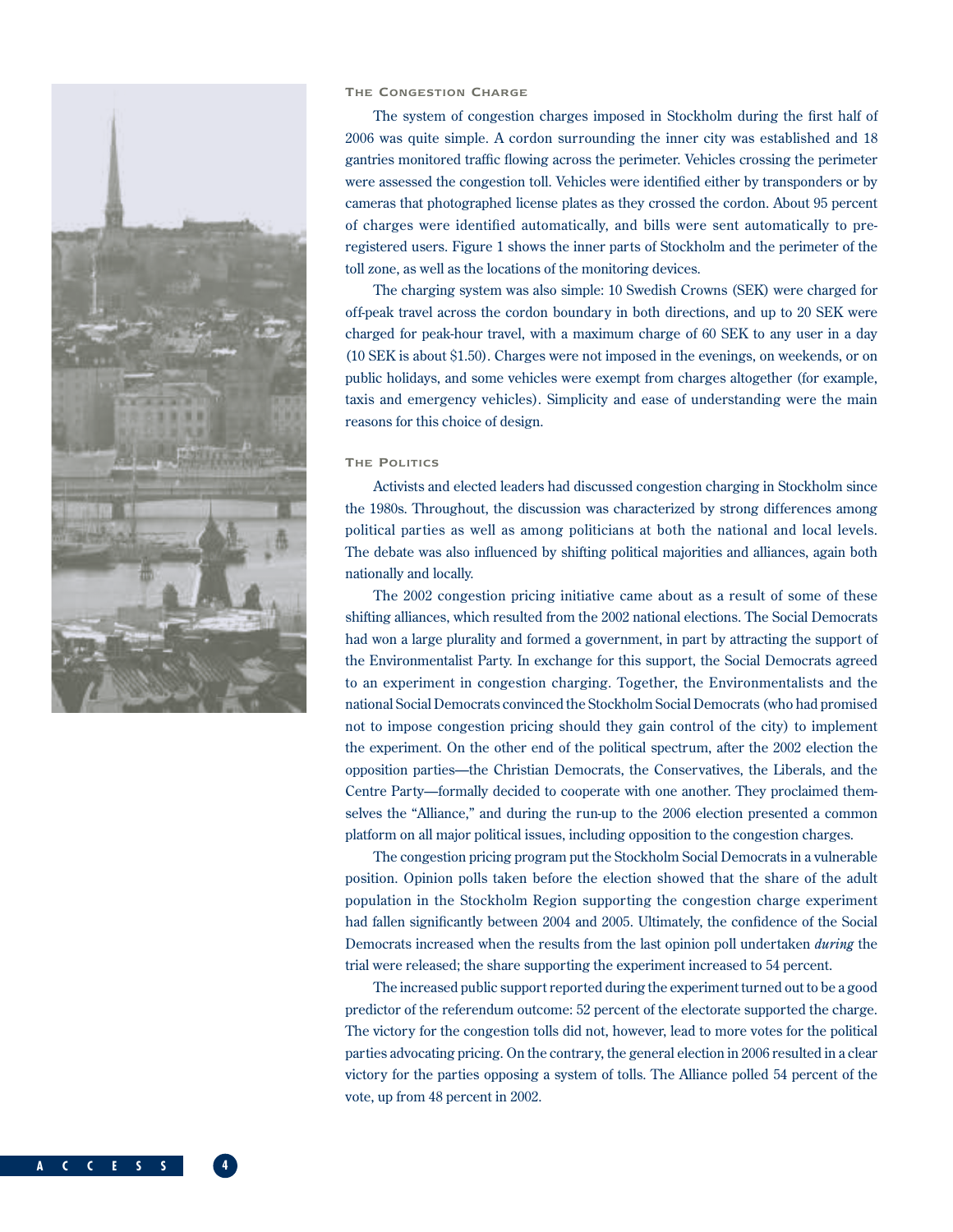# **Nães** 15 Hersh Lidingo Liding **Rásunda** 16  $|18$ undbvi Hagalund  $\overline{17}$ Soln a Alby Skytte 14  $\overline{13}$  $12$  $|10\rangle$ lockholm  $|9|$ Ù Dinast 8  $6($ 1 5 和  $\overline{3}$  $\mathbf{H}$ Axelsberg

**EFFECTS OF THE CHARGING SYSTEM AND THEIR INFLUENCE ON THE REFERENDUM**

Well before the referendum was held in the fall of 2006, the city of Stockholm published a detailed compendium of the results of the congestion pricing trial. A key finding was that the number of vehicles crossing the charge cordon declined by about 22 percent. Underlying the broad discussion in the compendium were the results of a sophisticated, but standard, traffic engineering model that simulated the effects of the tolling system on neighborhoods and traffic zones.

Although the congestion charge passed by a vote of 52 to 48 percent, in 26 voting districts fewer than 40 percent of voters supported the tolls, and in another 42 districts over 60 percent did. We can relate this variability in citizen preferences to the time savings and incremental transportation costs experienced by voters in the various districts. Using standard GIS methods, we allocated the voting and demographic data to the roughly 339 zones defined in the traffic engineering model. The data reveal substantial variability in demographic characteristics and political ideology by zone, and also in the distribution of time savings and incremental travel costs attributable to the system of congestion tolls.  $\geq$ 

# **FIGURE 1**

Perimeter of Congestion Zone and Location of the 18 Gantries

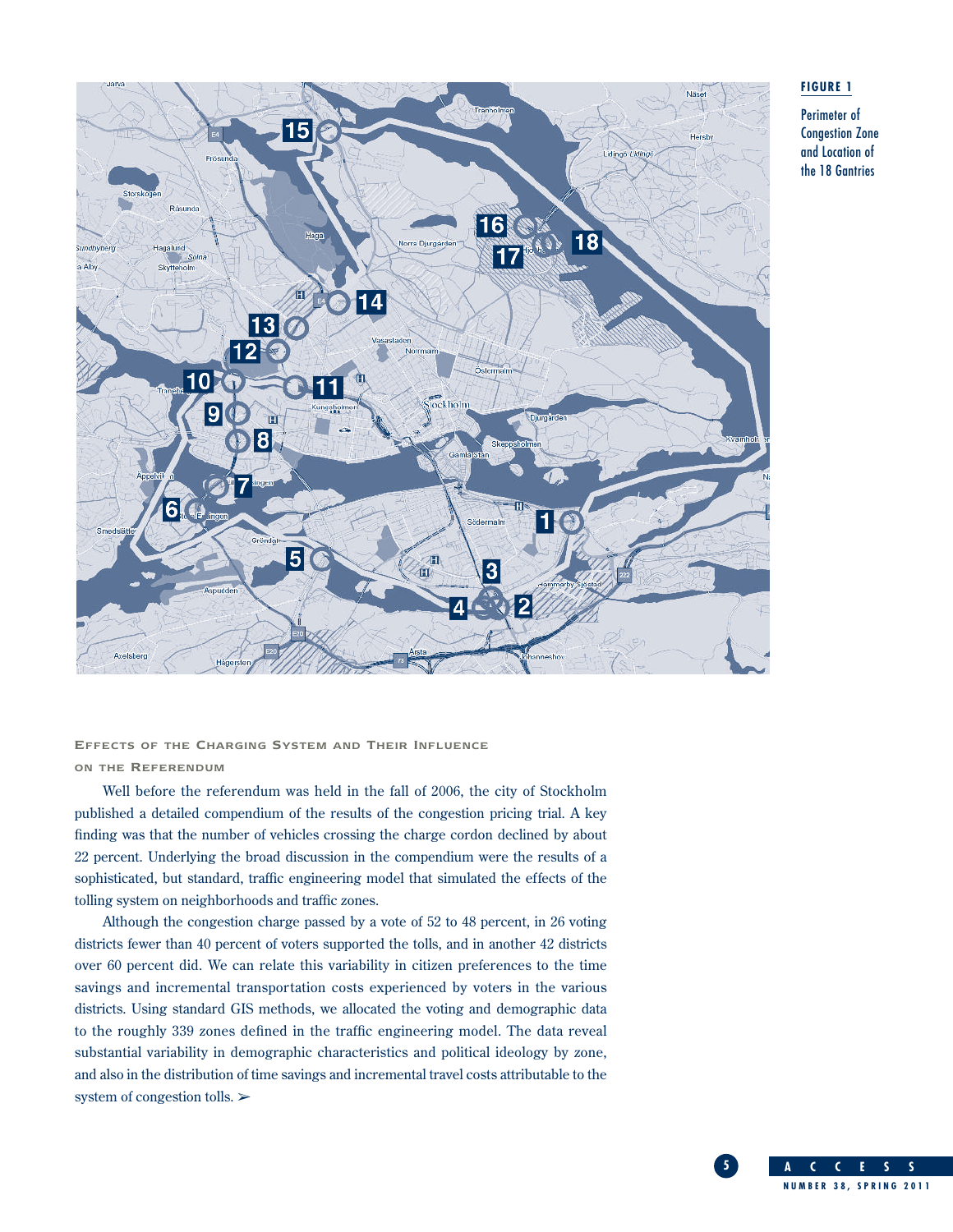# **FIGURE 2**

Percent Support for Alliance Candidates and Percent Support for Congestion Tolls, by Traffic Zone, 2006 Election



**IDEOLOGY AND SELF INTEREST**

Figure 2 shows the relationship between the percentage of voters in each district in favor of the system of tolls in the 2006 election and the percentage of voters in the district who supported one of the parties in the Alliance (which opposed the system of tolls) in the same election. An inverse relationship is clear. Voters who were more likely to favor Alliance candidates were also more likely to oppose the tolls. It is also clear that voters who resided inside the cordon were more likely to favor the toll system. Not only did these residents, on average, face lower costs (that is, no toll charges) if they commuted to the central core, but their homes and neighborhoods also benefited from the reduced traffic within the cordon.

Using statistical analysis, we dug deeper into the election results to see why people in some zones were more likely to support the congestion charge. We were particularly interested in testing two ideas. The first was that people would vote their narrow selfinterest. That is, we assumed that those who gained the most (because their travel times fell) or perhaps lost the least (because they rode public transit and therefore wouldn't pay the toll) would support the congestion charge. Those who paid the most in tolls, by contrast, would oppose the tolls. The second idea was that people would demonstrate political loyalty. The Alliance came out strongly against the congestion charge, so we suspected that people living in areas with many Alliance voters would oppose the tolls.

We found strong statistical evidence to support both hypotheses. To be sure, a number of factors influenced support for or opposition to congestion tolls: better educated voters and working-age voters tended to favor the tolls, while male workers and immigrants tended to oppose them. But time and money savings were influential, even after controlling for these demographic attributes. Voters in traffic zones where the average

**A C C E S S 6**